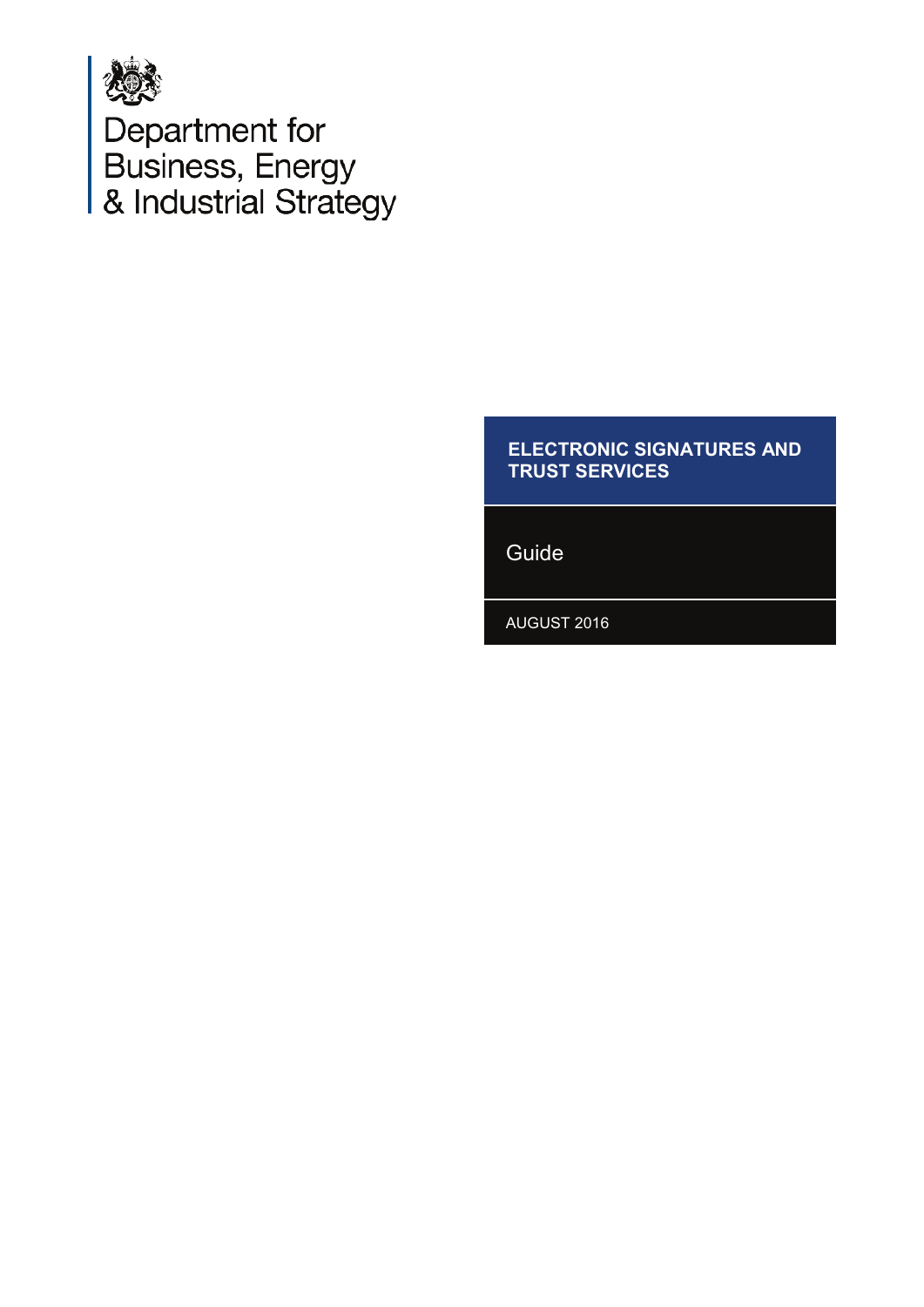## **Contents**

| Legal effect of electronic signatures, seals, time stamps, registered delivery services and |
|---------------------------------------------------------------------------------------------|
|                                                                                             |
|                                                                                             |
| How to check and authenticate the TSL<br>. . 9                                              |
|                                                                                             |
|                                                                                             |
|                                                                                             |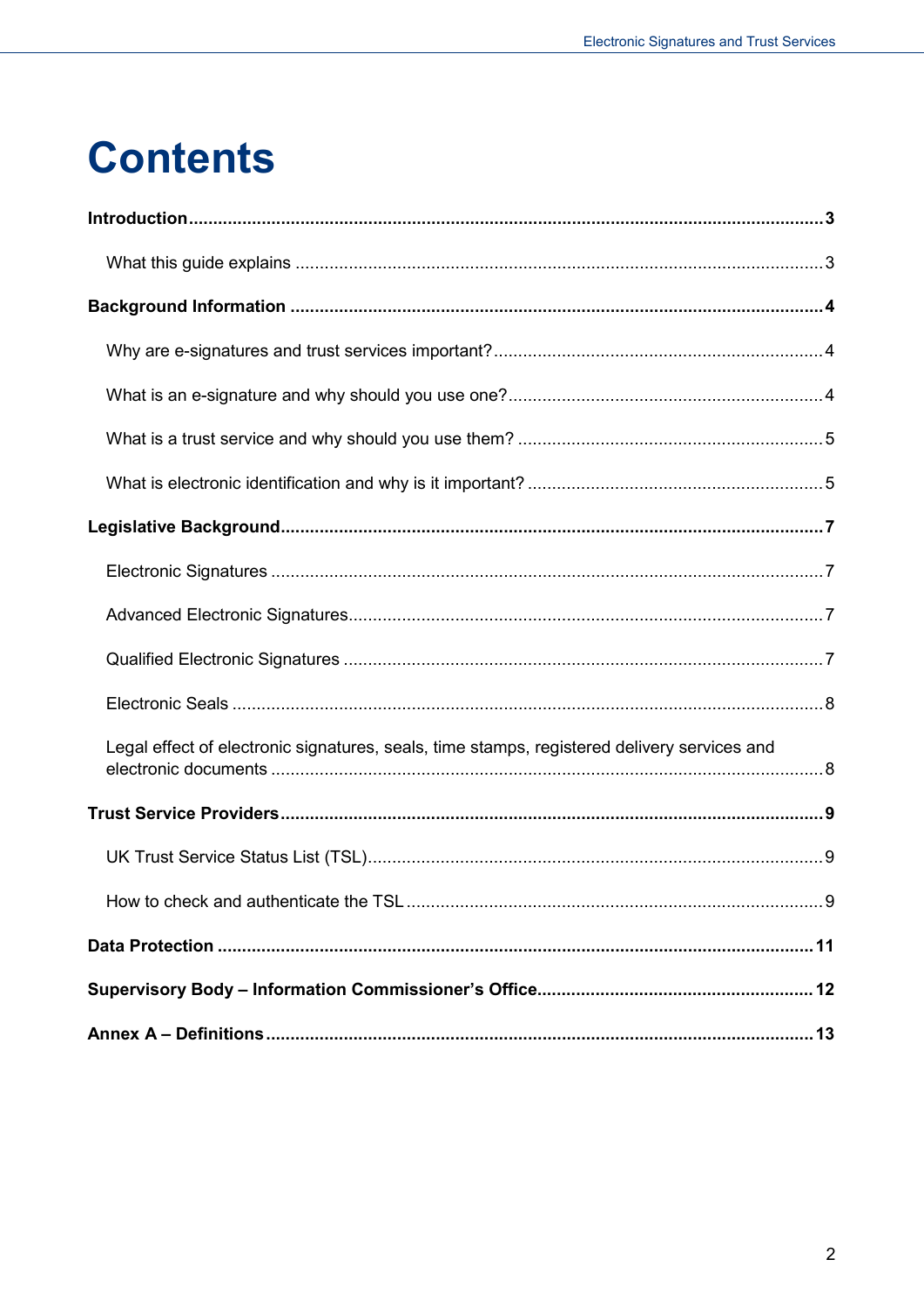# <span id="page-2-0"></span>**Introduction**

#### <span id="page-2-1"></span>**What this guide explains**

This guide is intended to assist individuals and businesses in understanding the changes made to the electronic signature regime introduced by Regulation (EU) No 910/2014 on electronic identification and trust services for electronic transactions in the internal market (the eIDAS Regulation).

The changes made to UK law on electronic signatures are set out below and the requirements of the eIDAS Regulation are explained in general terms. This guide covers basic information about electronic signatures, the introduction of a new framework for trust services, and the supervisory regime. You should refer to the Regulations themselves for a full explanation of the requirements:

- UK Regulation: [The Electronic Identification and Trust Services for Electronic](http://www.legislation.gov.uk/uksi/2016/696/pdfs/uksi_20160696_en.pdf)  [Transactions Regulation 2016 \(2016 No.696\)](http://www.legislation.gov.uk/uksi/2016/696/pdfs/uksi_20160696_en.pdf)<sup>[1](#page-2-2)</sup> and section 7 of the Electronic [Communications Act 2000.](http://www.legislation.gov.uk/ukpga/2000/7/section/7) [2](#page-2-3)
- EU Regulation: [Regulation \(EU\) No 910/2014 of the European Parliament and of](http://eur-lex.europa.eu/legal-content/EN/TXT/HTML/?uri=CELEX:32014R0910&from=EN)  [the Council of 23 July 2014 on electronic identification and trust services for](http://eur-lex.europa.eu/legal-content/EN/TXT/HTML/?uri=CELEX:32014R0910&from=EN)  [electronic transactions in the internal market and repealing Directive 1999/93/EC.](http://eur-lex.europa.eu/legal-content/EN/TXT/HTML/?uri=CELEX:32014R0910&from=EN)<sup>[3](#page-2-4)</sup>

Further requests for information or enquiries should be sent to: [uksinglemarketcentre@beis.gsi.gov.uk](mailto:uksinglemarketcentre@beis.gsi.gov.uk)

<span id="page-2-4"></span>

<span id="page-2-3"></span><span id="page-2-2"></span> $\begin{array}{l} \n\frac{1 \text{ http://www.legislation.gov.uk/uksi/2016/696/pdfs/uksi-20160696\_en.pdf}}{2 \text{ http://www.legislation.gov.uk/ukgga/2000/7/section/7}}\n\end{array}$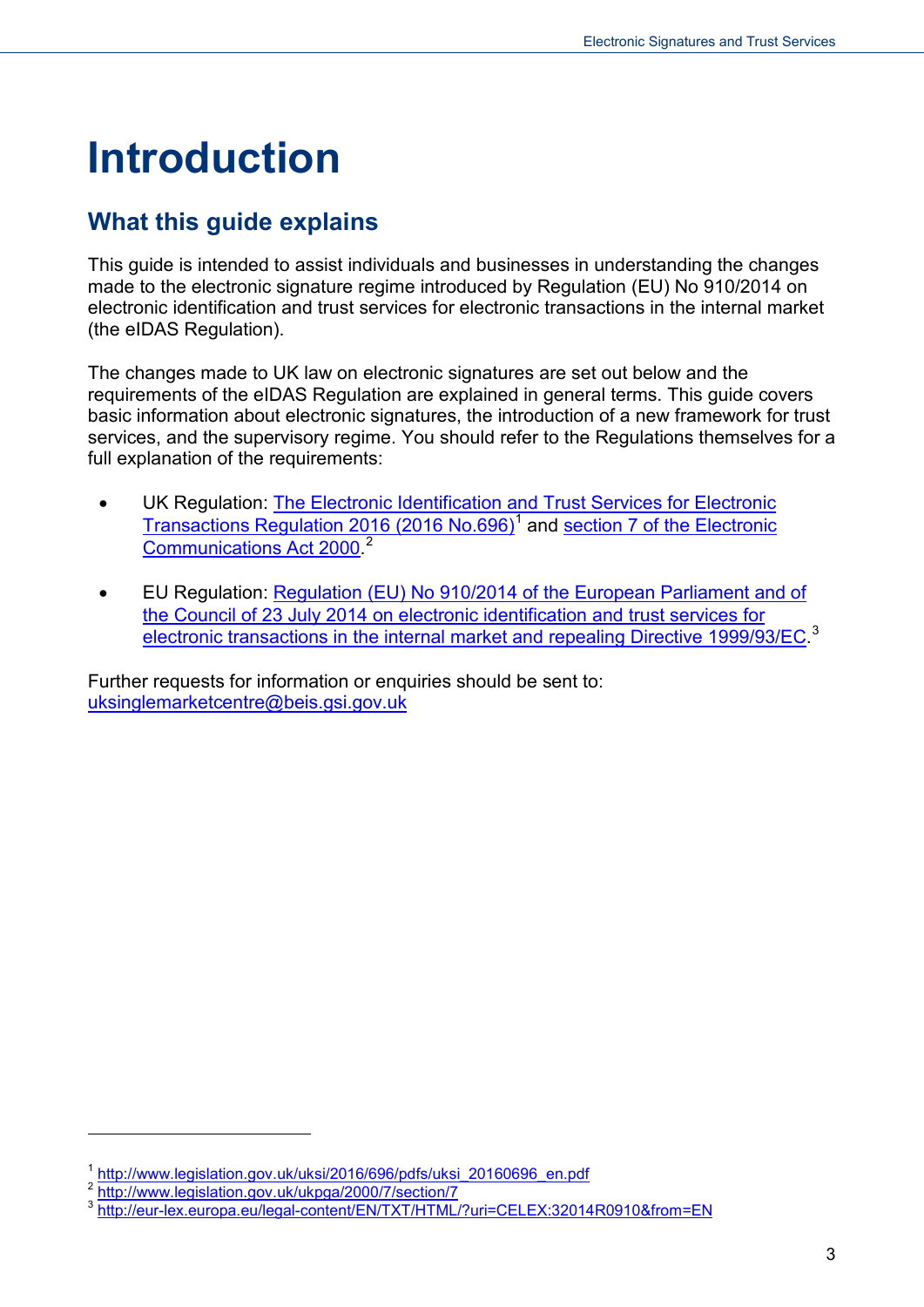# <span id="page-3-0"></span>**Background Information**

#### <span id="page-3-1"></span>**Why are e-signatures and trust services important?**

Businesses and individuals involved in commercial transactions or messaging activities need to have confidence in, and be trusting of, any communication that is sent in relation to that activity. This helps to ensure that documents sent electronically have not been altered in any way, that the sender can be easily recognised, and that the document has the necessary security.

Trust is the basis of business and commercial activity, and can be enhanced by the use of electronic signatures and trust services. Generally, electronic signatures and trust services can prove the origin of the communication or document, show whether a message has been altered and ensure messages remain confidential.

More and more businesses and individuals are using, or are seeking to use, electronic signatures and trust services and, with an increasing number of Government services available digitally, there will be continued growth in this market for some time to come.

#### <span id="page-3-2"></span>**What is an e-signature and why should you use one?**

Electronic signatures deliver a way to sign documents in the online world, much like one signs a document with a pen in the offline world. Electronic signatures come in many forms, including:

- **Typewritten**
- **Scanned**
- An electronic representation of a handwritten signature
- A unique representation of characters
- A digital representation of characteristics, for example, fingerprint or retina scan
- A signature created by cryptographic means

Electronic signatures can be divided into three groups:

- Simple electronic signatures these include scanned signatures and tickbox plus declarations.
- Advanced electronic signatures these are uniquely linked to the signatory, are capable of identifying the signatory, and are linked to data within the signature that can detect any changes made.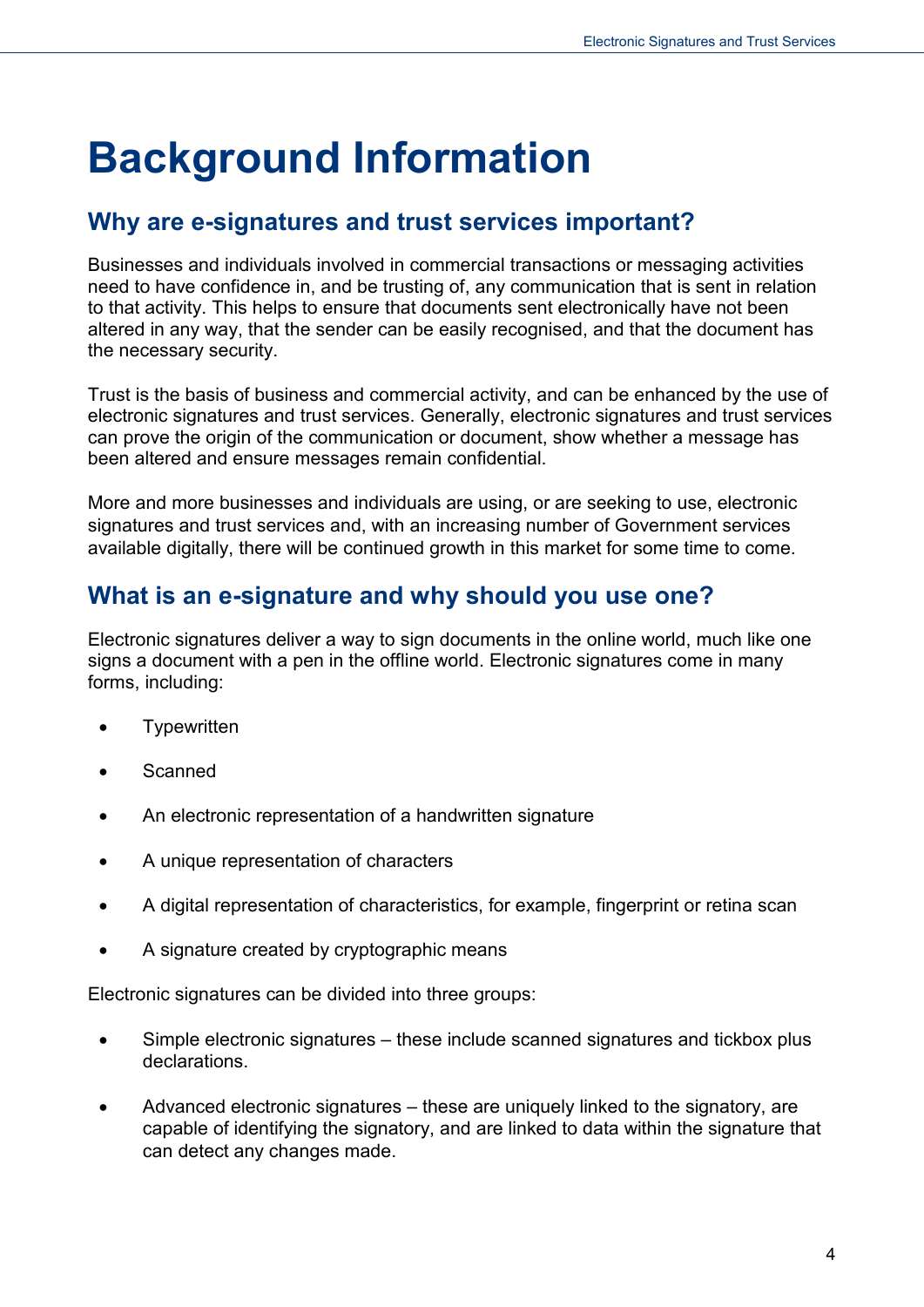• Qualified electronic signatures – an advanced electronic signature that is created by a qualified electronic signature creation device, and which is based on a qualified certificate for electronic signatures.

Electronic signatures are only as secure as the business processes and technology used to create them. High value transactions need better quality electronic signatures – signatures used for these transactions need to be more securely linked to the owner in order to provide the level of assurance needed and to ensure trust in the underlying system.

Better quality electronic signatures can offer:

- Authentication linking the signatory to the information
- Integrity allowing any changes to the information provided to be detected more easily
- Non-repudiation ensuring satisfaction (in a legal sense) about where the electronic signature has come from

#### <span id="page-4-0"></span>**What is a trust service and why should you use them?**

In order to ensure the security and legal validity of an electronic activity, e-signatures are certainly important, but not always sufficient. Trust Services can offer:

- Electronic time stamping this is data in electronic form which binds other electronic data to a particular time, providing evidence that such data existed at that time.
- Electronic seals the electronic equivalent of a seal or stamp which is attached or incorporated into a document to guarantee its origin and integrity
- Electronic registered delivery service this is a service enabling parties to exchange electronic data securely by protecting the data against risk of loss, theft, damage or any unauthorised alterations. The service also provides evidence relating to the handling of the transmitted data, including proof of delivery and receipt.
- Website authentication  $-$  a certificate that allows users to verify the authenticity of the website and its link to the entity/person owning the website

#### <span id="page-4-1"></span>**What is electronic identification and why is it important?**

Online identification is becoming increasingly important as services move online. GOV.UK Verify is the new way to prove who you are online. It gives safer, simpler and faster access to government services like filing your tax or checking the information on your driving licence.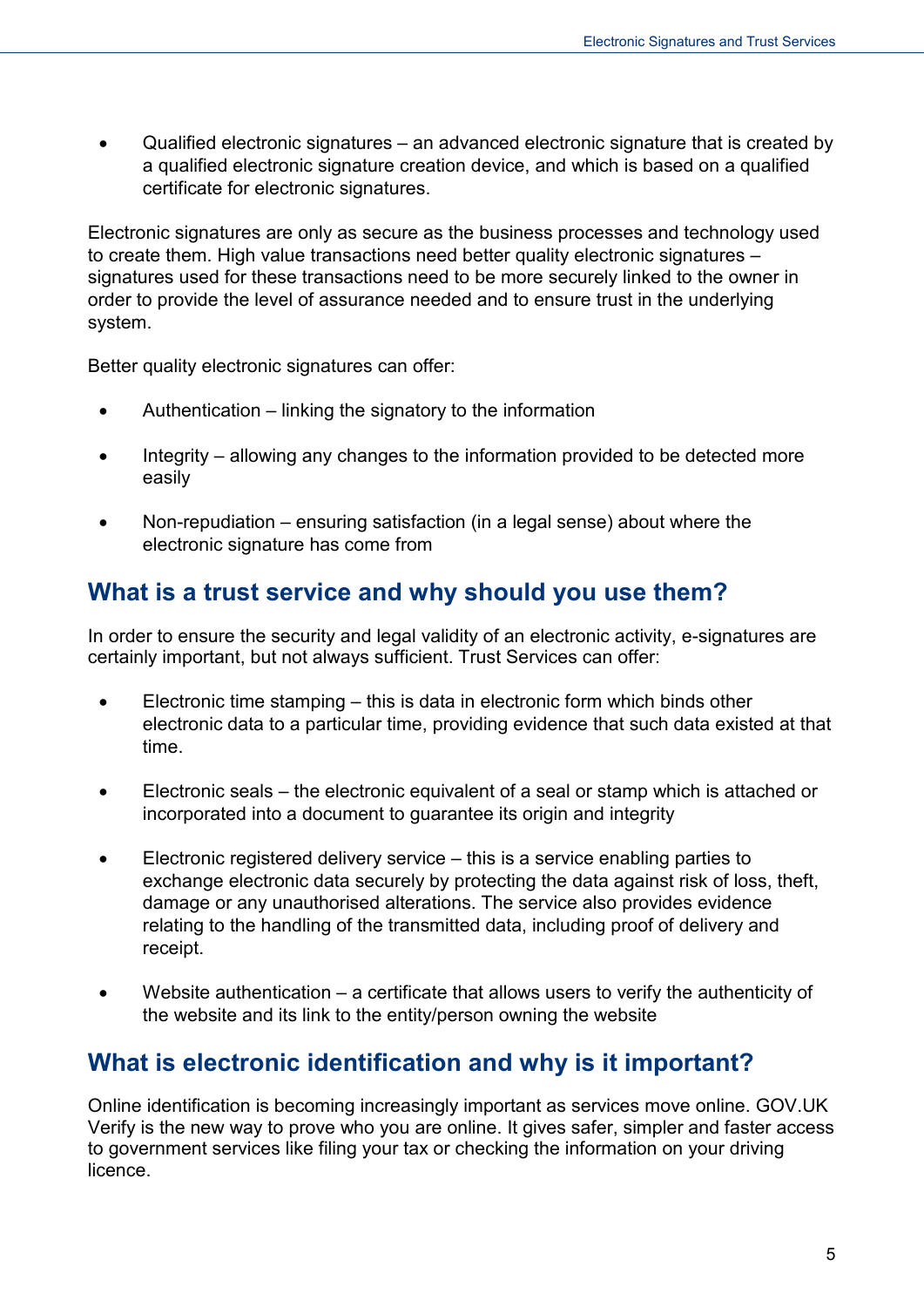A range of UK Government services are now available for use with GOV.UK Verify. For more information, you can visit the *Verify webpage*.<sup>[4](#page-5-0)</sup>

<span id="page-5-0"></span><sup>4</sup> <https://www.gov.uk/government/publications/introducing-govuk-verify/introducing-govuk-verify>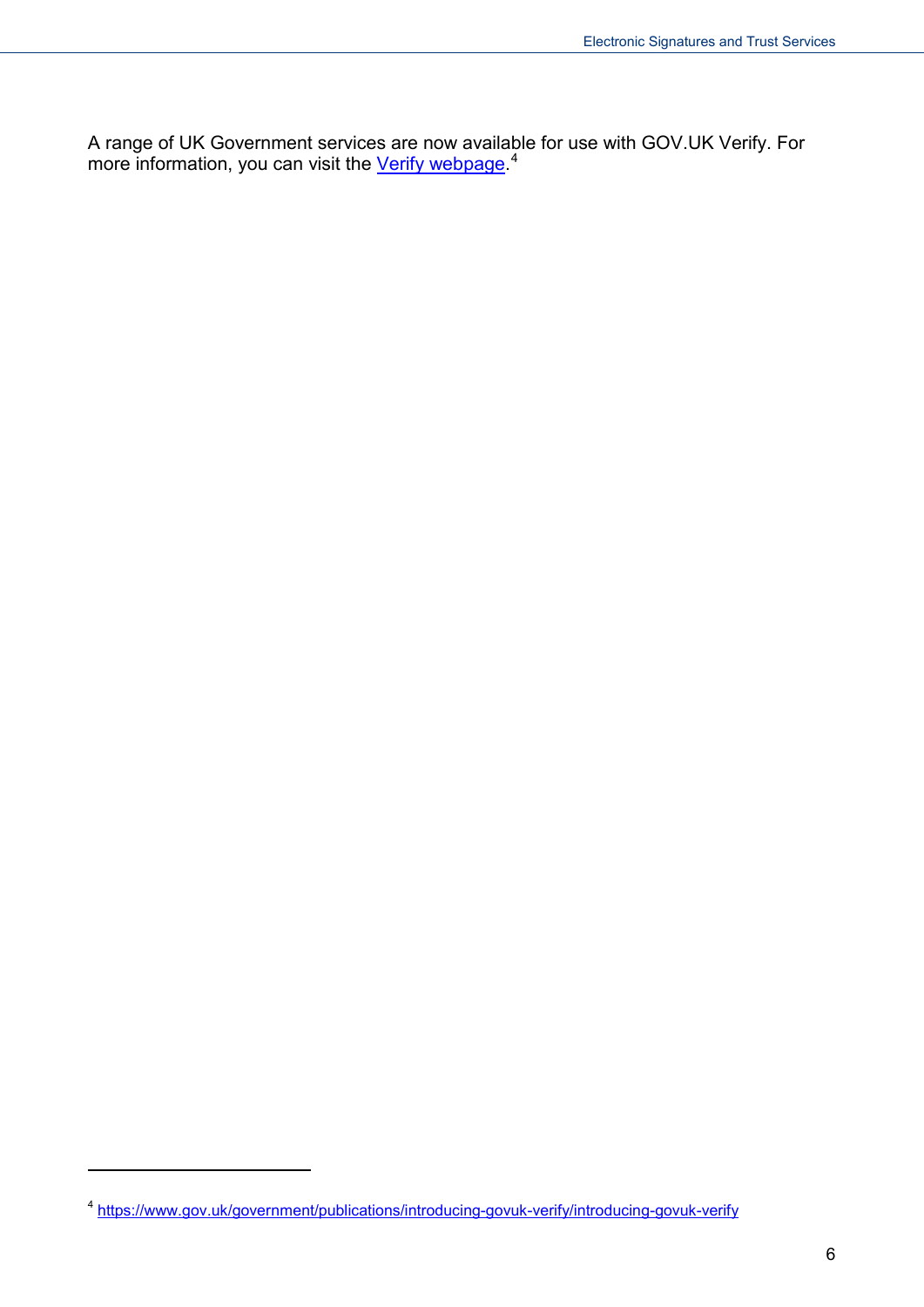# <span id="page-6-0"></span>**Legislative Background**

Directive 1999/93/EC on a Community framework for electronic signatures ('Electronic Signatures Directive') established a legal framework for electronic signatures and associated certification services to ensure the proper functioning of the internal market. In the UK, the Directive was implemented into law by the Electronic Communications Act 2000 and the Electronic Signatures Regulation 2002 (SI 2002 No. 318).

The main objective behind the eIDAS Regulation is to update these rules and create a uniform regime for the mutual recognition of electronic identification and trust services throughout the EU.

In the UK, the eIDAS Regulation has been implemented into law by the Electronic [Identification and Trust Services for Electronic Transactions Regulations 2016 \(2016](http://www.legislation.gov.uk/uksi/2016/696/pdfs/uksi_20160696_en.pdf)  [No.696\)](http://www.legislation.gov.uk/uksi/2016/696/pdfs/uksi_20160696_en.pdf)<sup>[5](#page-6-4)</sup> and [section 7 of the Electronic Communications Act 2000.](http://www.legislation.gov.uk/ukpga/2000/7/section/7)<sup>[6](#page-6-5)</sup>

The eIDAS Regulation is fundamentally split into two parts. The first section deals with electronic identification systems and establishes a legal framework that allows for mutual recognition of identification systems between Member States.

The second section of eIDAS deals with Trust Services and electronic signatures in particular. It clarifies existing rules and introduces a new legal framework for electronic signatures and seals, time stamps, registered delivery services and website authentication, offering greater legal certainty to services that follow eIDAS's rules, which are designed to improve the reliability and trustworthiness of these services.

#### <span id="page-6-1"></span>**Electronic Signatures**

One important change to this regime is that an electronic signature can now only be used by individuals. Previously, under the Electronic Signatures Directive, an electronic signature could be used by both individuals and corporate organisations. The eIDAS Regulation makes a distinction between natural and legal persons.

#### <span id="page-6-2"></span>**Advanced Electronic Signatures**

Another change from the new Regulation is the re-definition of the Advanced Electronic Signature, which allows unique identification and authentication of the signer of a document and enables the verification of the integrity of the signed agreement. This authentication is typically accomplished through the issuance of a digital certificate by a Certificate Authority. These certificates have existed for many years and now, under eIDAS, users are able to utilise mobile technology for this activity.

#### <span id="page-6-3"></span>**Qualified Electronic Signatures**

<span id="page-6-4"></span><sup>&</sup>lt;sup>5</sup> [http://www.legislation.gov.uk/uksi/2016/696/pdfs/uksi\\_20160696\\_en.pdf](http://www.legislation.gov.uk/uksi/2016/696/pdfs/uksi_20160696_en.pdf) 6 http://www.legislation.gov.uk/ukpga/2000/7/section/7

<span id="page-6-5"></span>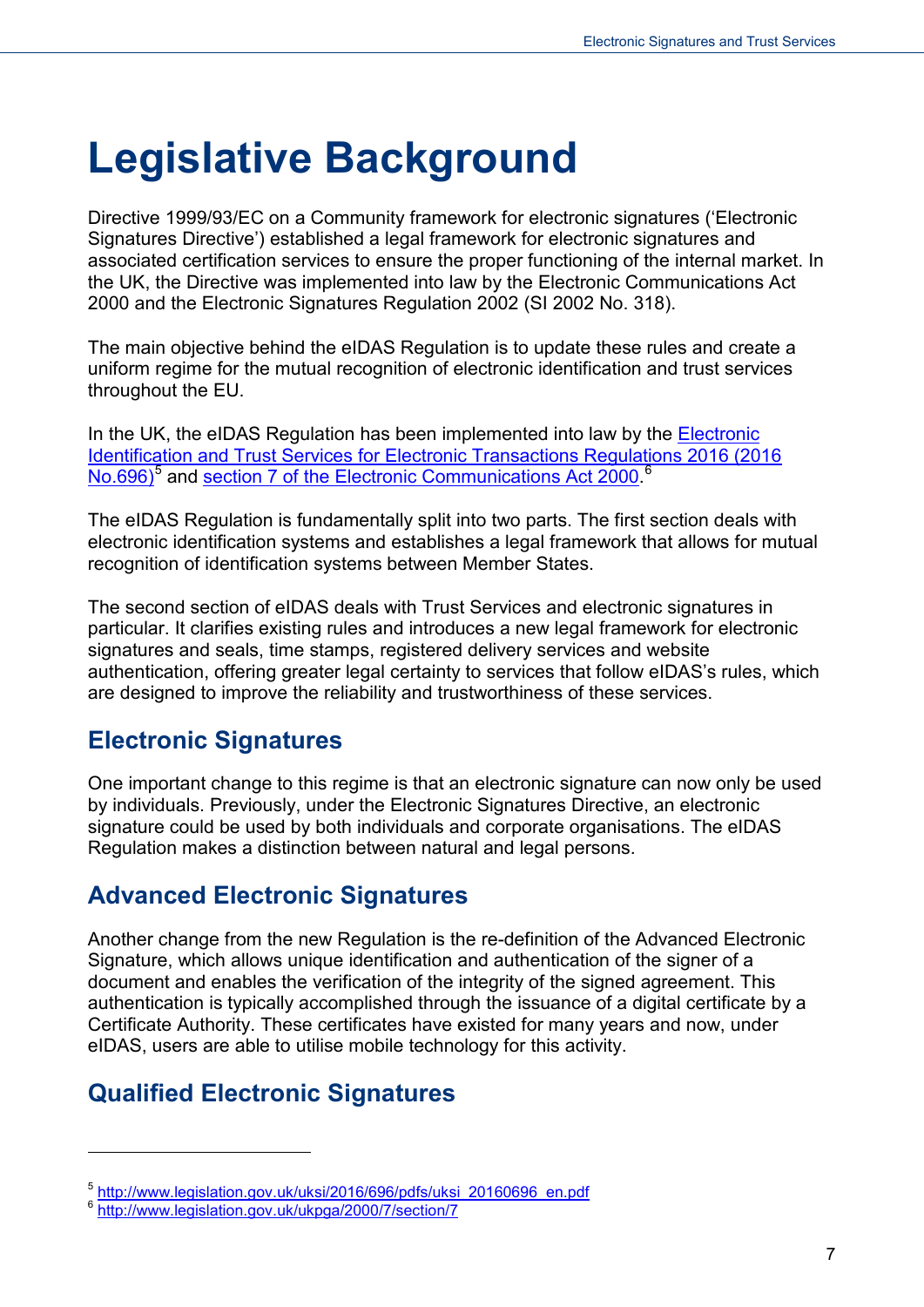The final type of signature defined under the eIDAS Regulation is the Qualified Electronic Signature (QES). While both Advanced and Qualified Electronic Signatures are uniquely linked to the signer, Qualified Electronic Signatures are Advanced Electronic Signatures created by qualified electronic signature creation devices, based on Qualified Certificates. Qualified Certificates can only be issued by a qualified trust service provider, which has been granted its qualified status by the Supervisory Body. The electronic signature creation data must also be stored on a qualified signature creation device such as a smart card, a USB token, or a cloud based trust service.

#### <span id="page-7-0"></span>**Electronic Seals**

The eIDAS Regulation also introduces the recognition of electronic seals. These are similar to electronic signatures but only available to legal persons, such as corporate entities.

#### <span id="page-7-1"></span>**Legal effect of electronic signatures, seals, time stamps, registered delivery services and electronic documents**

Articles 25, 35, 41, 43 and 46 of the eIDAS Regulation provides for a harmonised and appropriate legal framework for the use of electronic signatures, trust services and electronic documents, by ensuring the recognition of all as evidence in legal proceedings. Articles 25, 35, 41, 43 and 46 are implemented into UK law through section 7 of the Electronic Communications Act 2000.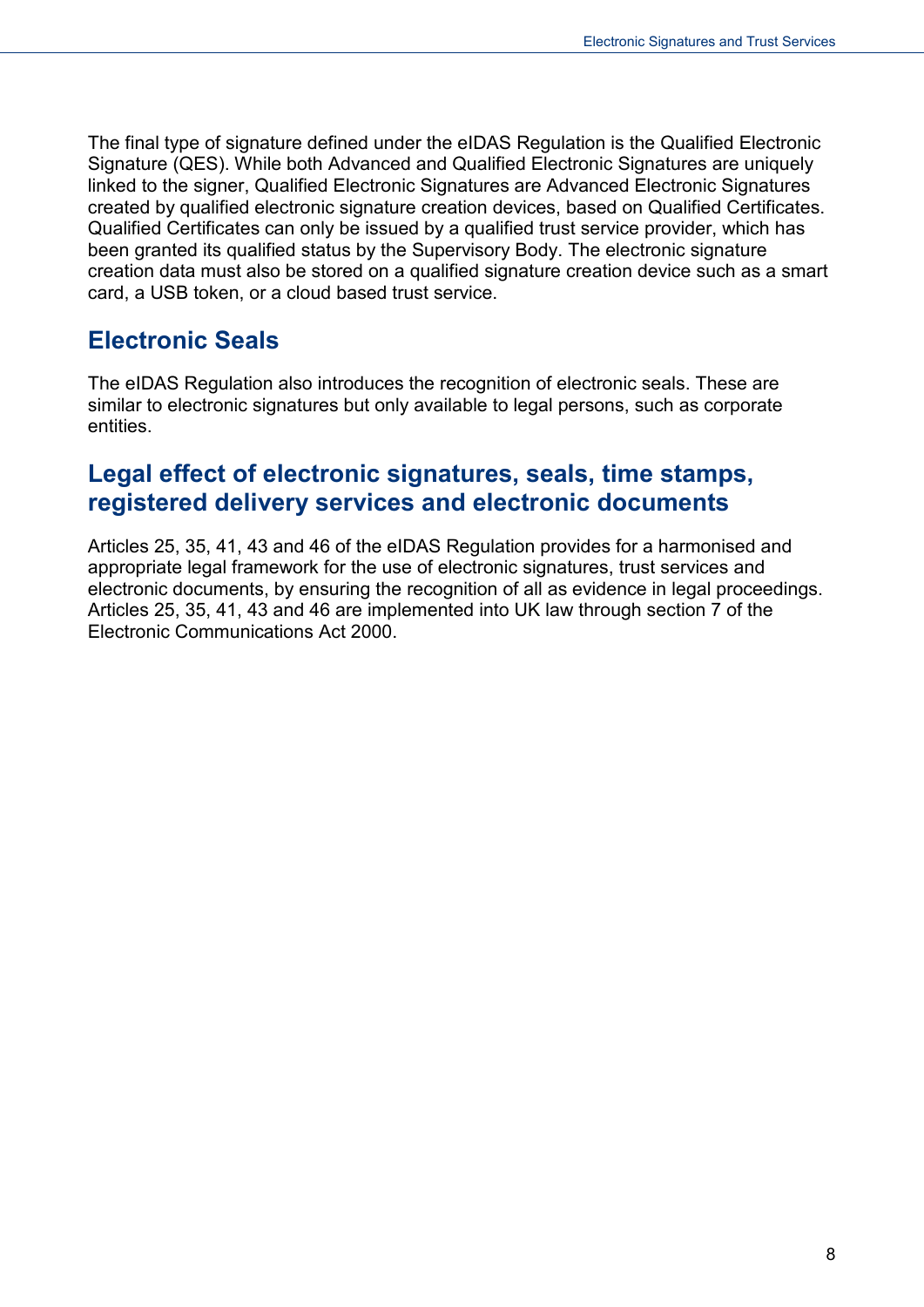## <span id="page-8-0"></span>**Trust Service Providers**

The eIDAS Regulation requires Member States to establish, maintain and publish trusted lists, containing information on qualified trust service providers (QTSPs) in their territory, together with information on the qualified trust services they provide.

### <span id="page-8-1"></span>**UK Trust Service Status List (TSL)**

Directive 2006/123/EC on services in the internal market (the Services Directive) was published on 12 December 2006 and Article 8 of the Services Directive allows for relevant procedures to be completed electronically and remotely. As a result, a trust mechanism has been put in place in order to provide confidence when completing these procedures online, consisting of a list of Trusted Providers that are established in each Member State of the EU (plus members of the European Economic Area).

Under the eIDAS Regulation this Trusted List mechanism has been expanded. These lists are essential elements in the building of trust among market operators as they indicate the qualified status of the service provider at the time of supervision.

In order to allow access to the trusted lists of all Member States in an easy manner, the European Commission has [published a central list with links to the national "trusted lists"](https://ec.europa.eu/digital-single-market/eu-trusted-list-certificate-providers-further-info-and-policy)<sup>[7](#page-8-3)</sup> and the **central list itself can be found on the Commission's website.<sup>[8](#page-8-4)</sup>** 

[tScheme Limited](http://www.tscheme.org/index.html) is the UK's Trusted List Scheme Operator (TLSO) and creates, hosts and maintains the UK's Trust Service-status List (TSL) on behalf of the Department for Business, Energy and Industrial Strategy (BEIS).

#### <span id="page-8-2"></span>**How to check and authenticate the TSL**

The digest information related to the certificate that supports the electronic signature of the machine-processable and human-readable versions of the UK's TSL is presented here together with digest information on a new certificate that can be used to electronically sign the TSL in case of expiry or compromise of the current certificate. Only one of the two certificates below is applicable at a time.

- The digital certificate can be authenticated through one of the following digests (sometimes referred to as the thumbprint):
	- $\circ$  The current certificate, which is valid from 20/02/14 until 20/02/2017:
		- SHA-1 digest (Hex) value: 17 9c 15 26 47 92 53 eb b3 39 c2 12 62 73 38 1d e2 77 38 14
	- $\circ$  Or a new certificate that is valid from 08/08/2014 to 08/08/2017:

<span id="page-8-3"></span> $\frac{7}{8}$  <https://ec.europa.eu/digital-single-market/eu-trusted-list-certificate-providers-further-info-and-policy> $^8$ <br>Rhttps://ec.europa.eu/information\_society/policy/esignature/trusted-list/tl-mp.xml

<span id="page-8-4"></span>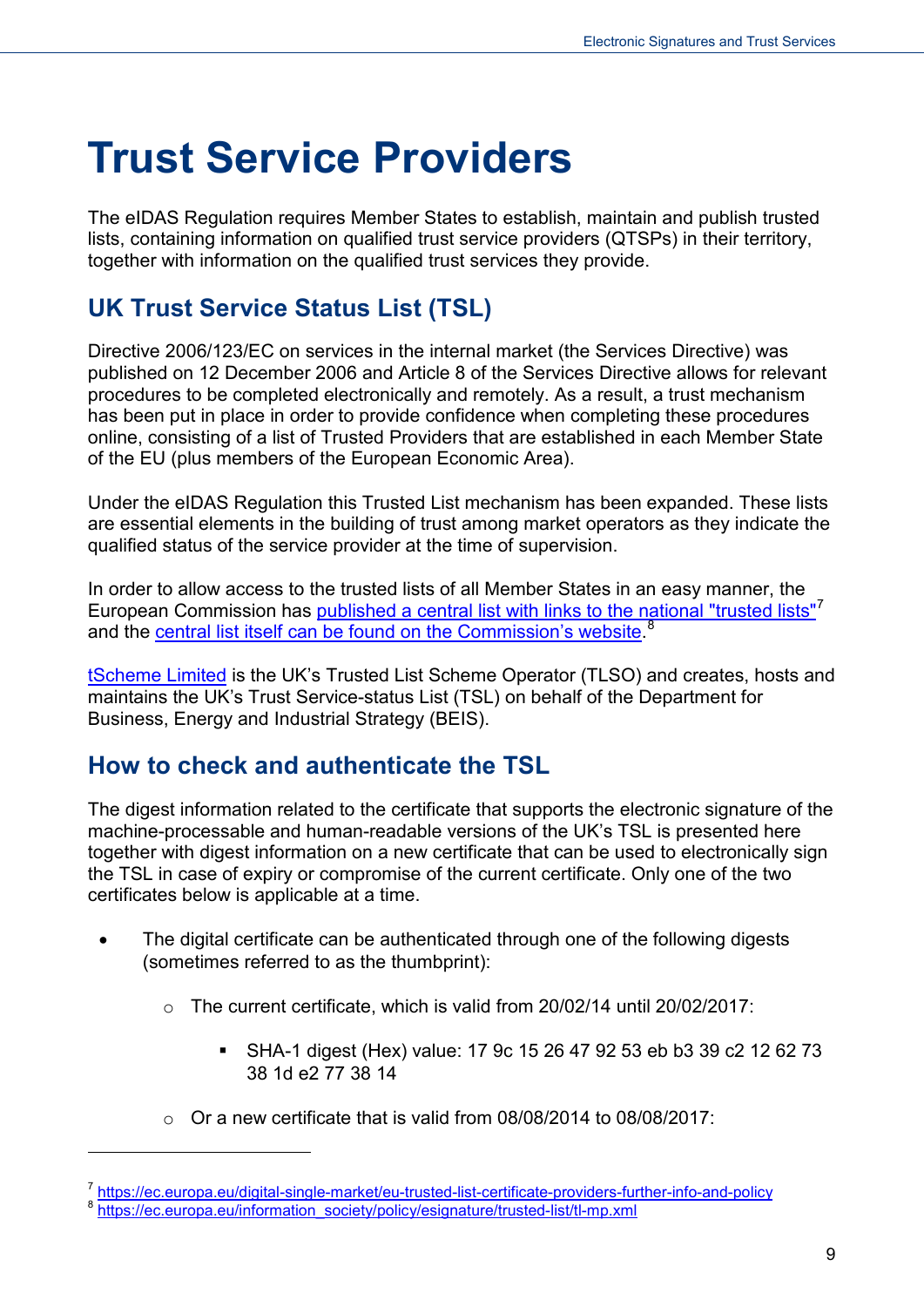SHA-1 digest (Hex) value: 56 45 69 46 82 b0 e5 8f f8 38 bb 55 96 2f 6e e1 a1 2d e3 b5

The authenticity and integrity of the TSL should be verified by the relevant parties prior to any use. More information on the list and its authentication can be found on the tScheme [website.](http://www.tscheme.org/UK_TSL/index.html)<sup>[9](#page-9-0)</sup>

<span id="page-9-0"></span><sup>&</sup>lt;sup>9</sup> http://www.tscheme.org/UK\_TSL/index.html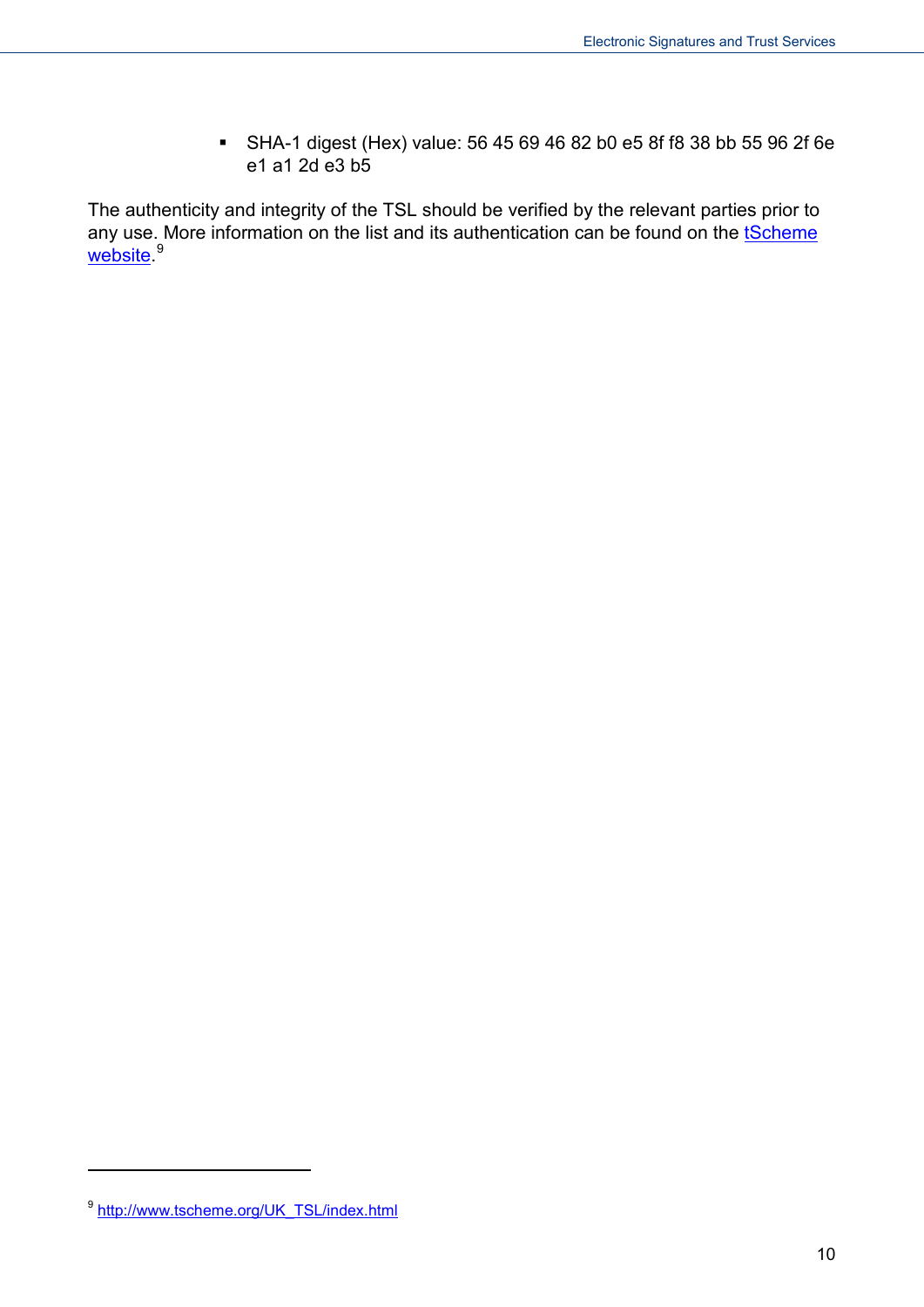### <span id="page-10-0"></span>**Data Protection**

Organisations/persons involved with providing trust services are required to comply with Directive 95/46/EC which has been implemented into UK law as the Data Protection Act 1998.

The Information Commissioner's Office is the regulator for the Data Protection Act 1998. A guide on data protection can be found on the <u>Information Commissioner's Office website.</u> <sup>[10](#page-10-1)</sup>

<span id="page-10-1"></span><sup>10</sup> <https://ico.org.uk/for-organisations/guide-to-data-protection/>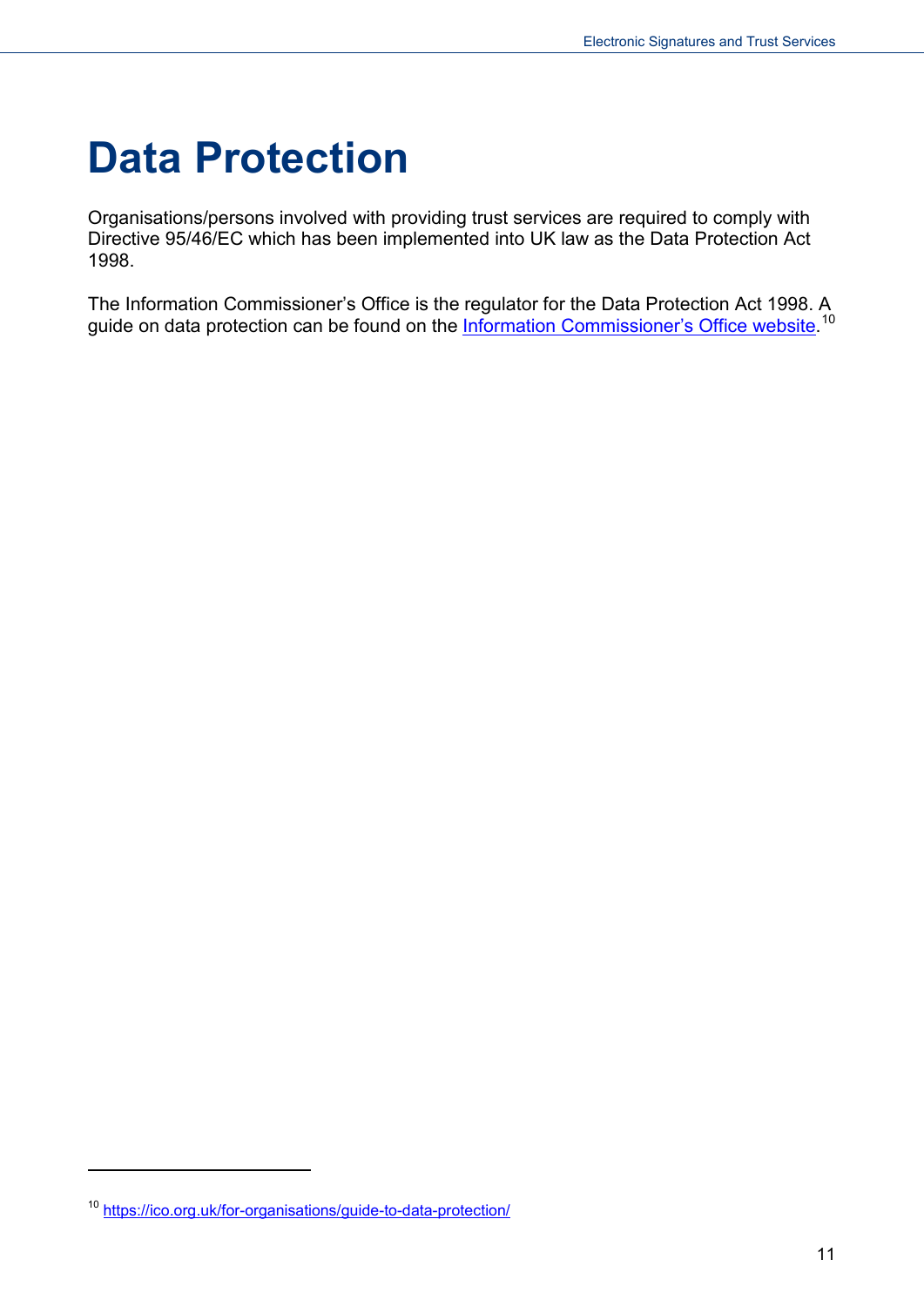## <span id="page-11-0"></span>**Supervisory Body – Information Commissioner's Office**

The UK's implementing regulations, the Electronic Identification and Trust Services for Electronic Transactions Regulations 2016, designates the Information Commissioner's Office (ICO) as the supervisory body for chapter III of the eIDAS Regulation, on the topic of Trust Services, and provides that it must carry out the tasks set out in Article 17 of the EU Regulation.

The ICO must:

- Take action if necessary in relation to Trust Service Providers if informed that they allegedly do not meet the requirements set out in the eIDAS Regulation. This could mean issuing an enforcement or assessment notice requiring an organisation to take a particular course of action or a fixed monetary penalty of up to £1000;
- Inform other European supervisory bodies and the public about breaches of security or loss of integrity;
- Submit a report to ENISA (European Union Agency for Network and Information Security) on its main activities and any breach notifications on an annual basis;
- Carry out audits on Trust Service Providers where there is a justified reason for doing so;
- Grant, withdraw and renew 'Qualified' status to Trust Service Providers; and
- Verify the existence and correct application of provisions on termination plans for Qualified Trust Service Providers including how information will be kept accessible.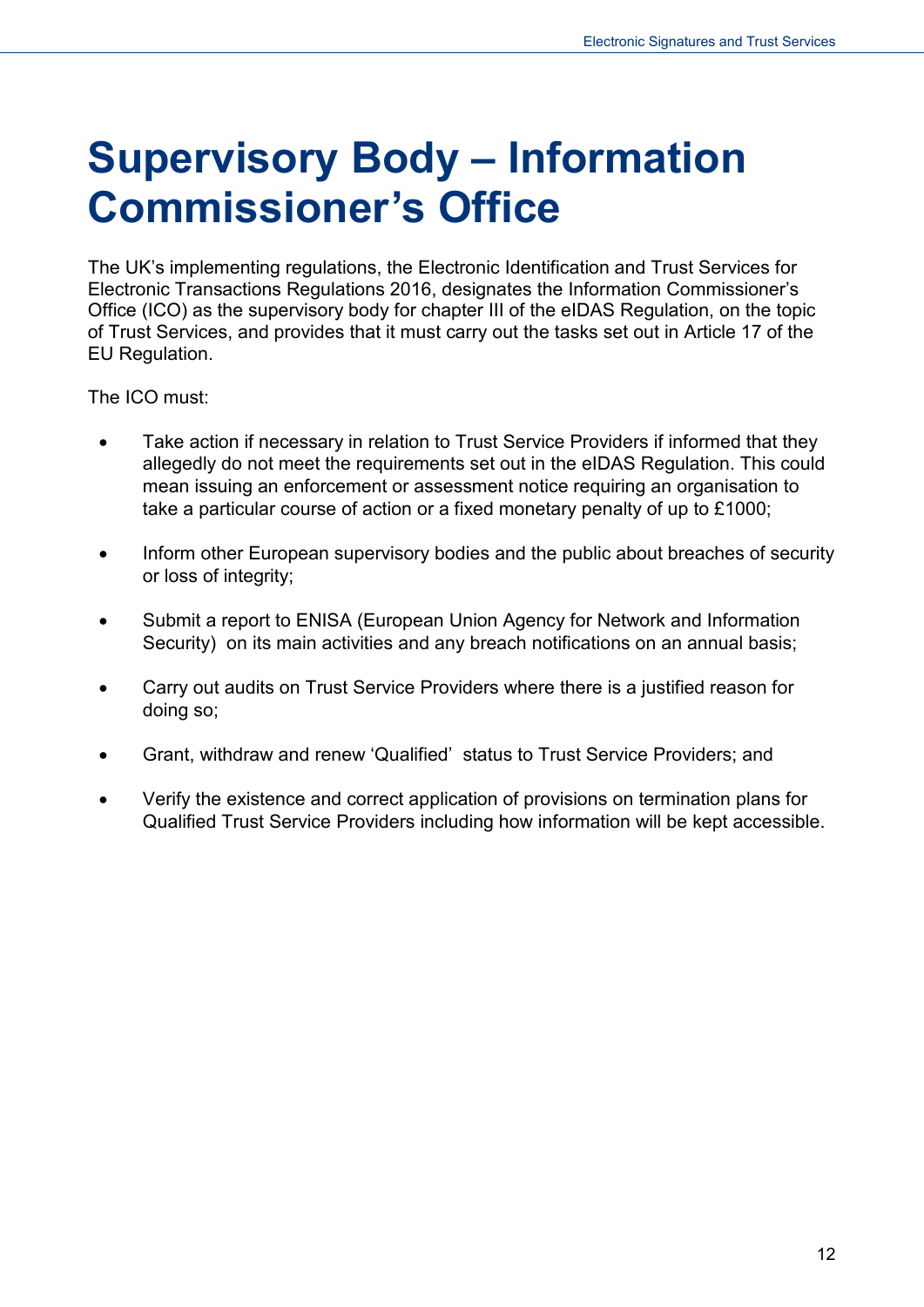# <span id="page-12-0"></span>**Annex A – Definitions**

Advanced Electronic Signature – means an electronic signature which meets the requirements set out in Article 26 of the EU Regulation, which specifies the following requirements:

- it is uniquely linked to the signatory;
- it is capable of identifying the signatory;
- it is created using electronic signature creation data that the signatory can, with a high level of confidence, use under his sole control; and
- it is linked to the data signed therewith in such a way that any subsequent change in the data is detectable.

Certificate – a certificate is an electronic attestation that links signature-verification-data to a specific person and confirms the identity of that person. Under the eIDAS Regulation, certificates come in three forms:

- a 'certificate for electronic signature' means an electronic attestation which links electronic signature validation data to a natural person and confirms at least the name or the pseudonym of that person;
- a 'certificate for electronic seal' means an electronic attestation that links electronic seal validation data to a legal person and confirms the name of that person; and
- a 'certificate for website authentication' means an attestation that makes it possible to authenticate a website and links the website to the natural or legal person to whom the certificate is issued.

Creator of a Seal – means a legal person who creates an electronic seal.

Electronic Seal – means data in electronic form, which is attached to or logically associated with other data in electronic form to ensure the latter's origin and integrity.

Electronic Signature – means data in electronic form which is attached to or logically associated with other data in electronic form and which is used by the signatory to sign.

Electronic Signature Creation Data – means unique data which is used by the signatory to create an electronic signature.

Electronic Signature Creation Device – means configured software or hardware used to create an electronic signature.

Qualified Certificate for electronic signature – means a certificate for electronic signatures that is issued by a qualified trust service provider and meets the requirements laid down in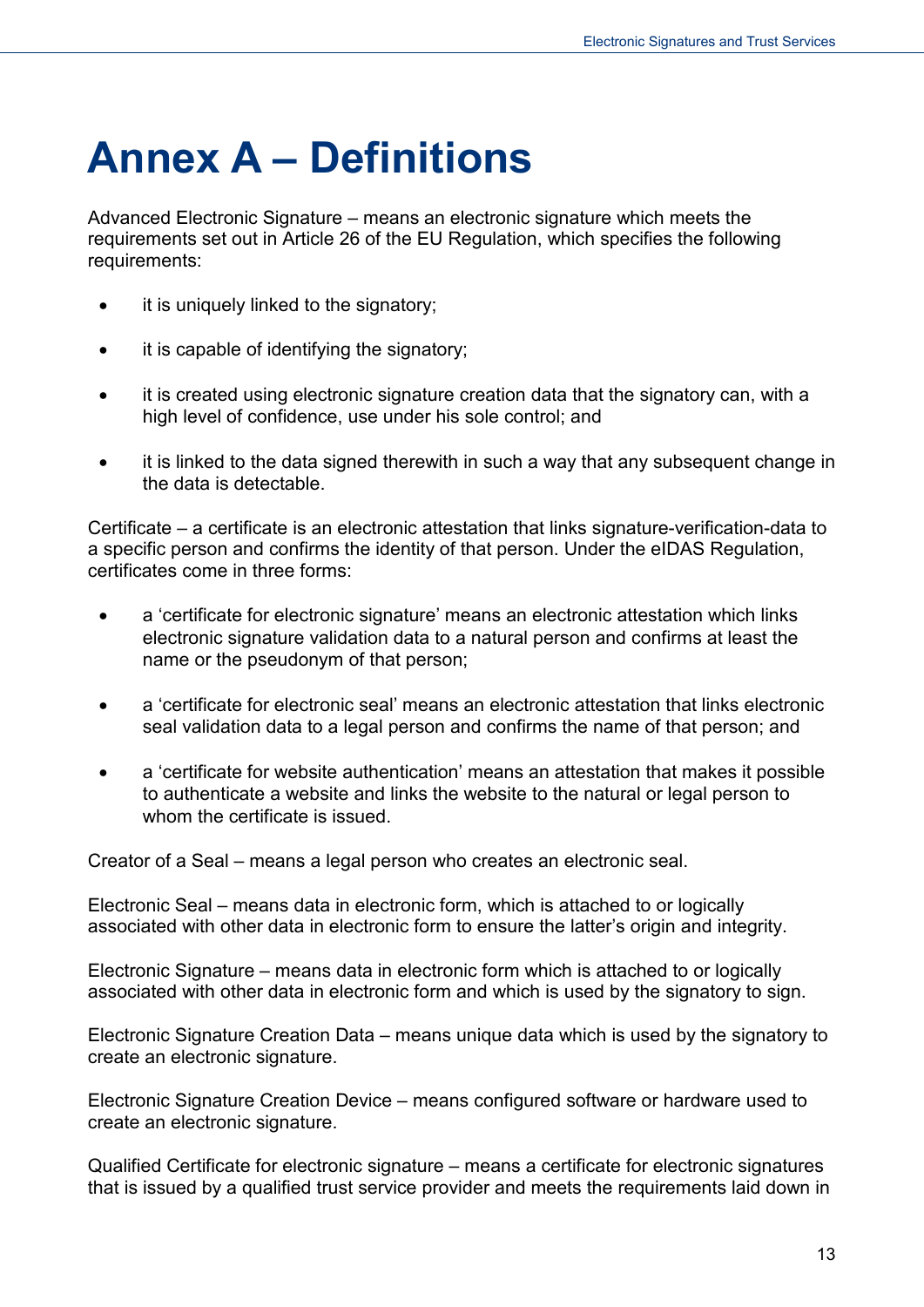Annex I of the eIDAS Regulation. Qualified certificates for electronic signatures shall contain:

- an indication, at least in a form suitable for automated processing, that the certificate has been issued as a qualified certificate for electronic signature;
- a set of data unambiguously representing the qualified trust service provider issuing the qualified certificates including at least, the Member State in which that provider is established and:
	- $\circ$  for a legal person: the name and, where applicable, registration number as stated in the official records.
	- $\circ$  for a natural person: the person's name;
- at least the name of the signatory, or a pseudonym; if a pseudonym is used, it shall be clearly indicated;
- electronic signature validation data that corresponds to the electronic signature creation data;
- details of the beginning and end of the certificate's period of validity;
- the certificate identity code, which must be unique for the qualified trust service provider;
- the advanced electronic signature or advanced electronic seal of the issuing qualified trust service provider;
- the location where the certificate supporting the advanced electronic signature or advanced electronic seal is available free of charge:
- the location of the services that can be used to enquire about the validity status of the qualified certificate;
- where the electronic signature creation data related to the electronic signature validation data is located in a qualified electronic signature creation device, an appropriate indication of this, at least in a form suitable for automated processing.

Qualified Electronic Signature – means an advanced electronic signature that is created by a qualified electronic signature creation device, and which is based on a qualified certificate for electronic signatures.

Qualified Electronic Signature Creation Device – means an electronic signature creation device that meets the requirements laid down in Annex II of the eIDAS Regulation.

Qualified Trust Service Provider – means a trust service provider who provides one or more qualified trust services and is granted the qualified status by the Supervisory Body.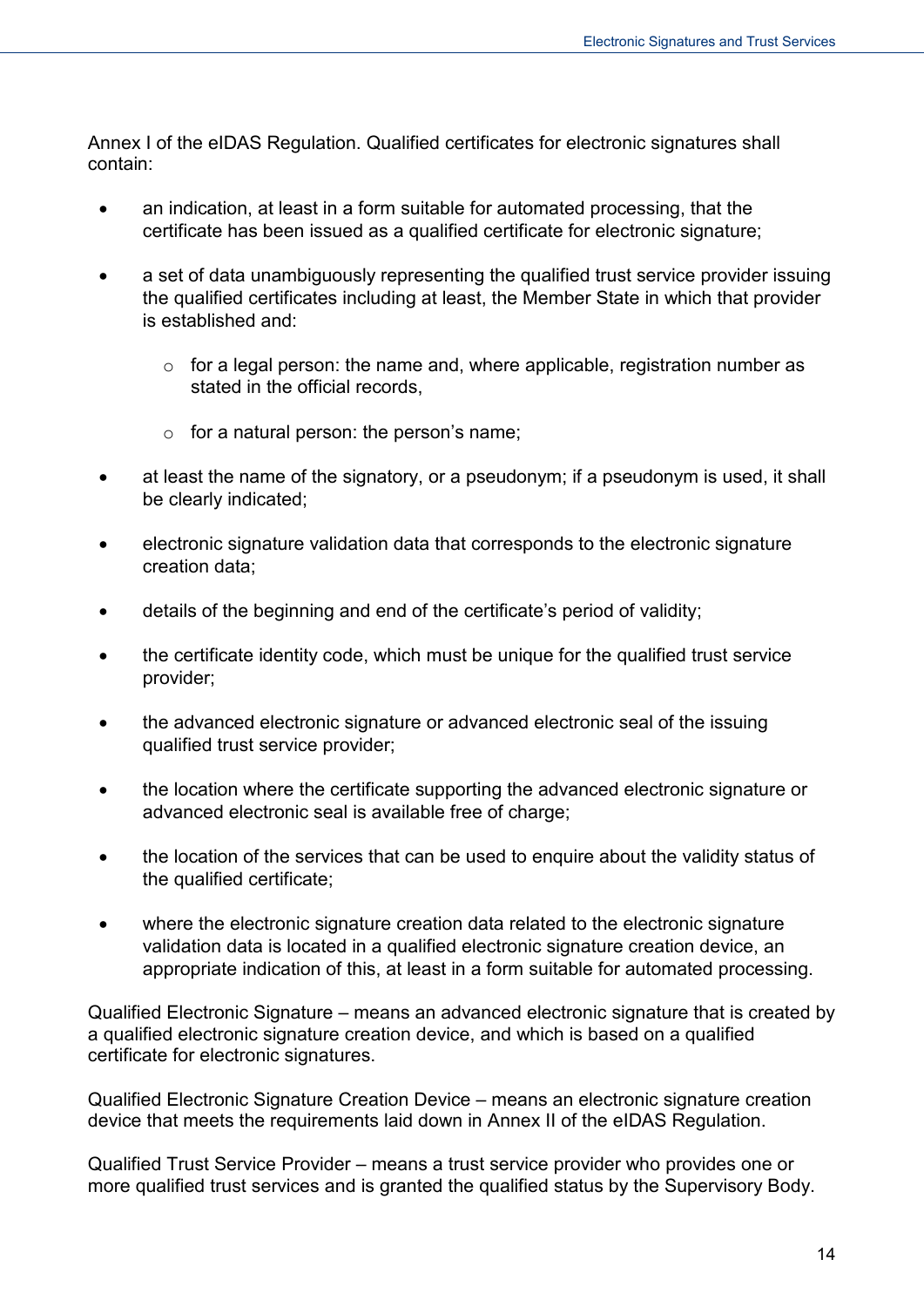Signatory – means a natural person who creates an electronic signature.

Trust Service – means an electronic service normally provided for remuneration which consists of:

- the creation, verification, and validation of electronic signatures, electronic seals or electronic time stamps, electronic registered delivery services and certificates related to those services, or
- the creation, verification and validation of certificates for website authentication; or
- the preservation of electronic signatures, seals or certificates related to those services.

Trust Service Provider – means a natural or a legal person who provides one or more trust services either as a qualified or as a non-qualified trust service provider.

For a full set of definitions, please refer to the **EU Regulation**.<sup>[11](#page-14-0)</sup>

<span id="page-14-0"></span><sup>11</sup> <http://eur-lex.europa.eu/legal-content/EN/TXT/HTML/?uri=CELEX:32014R0910&from=EN>